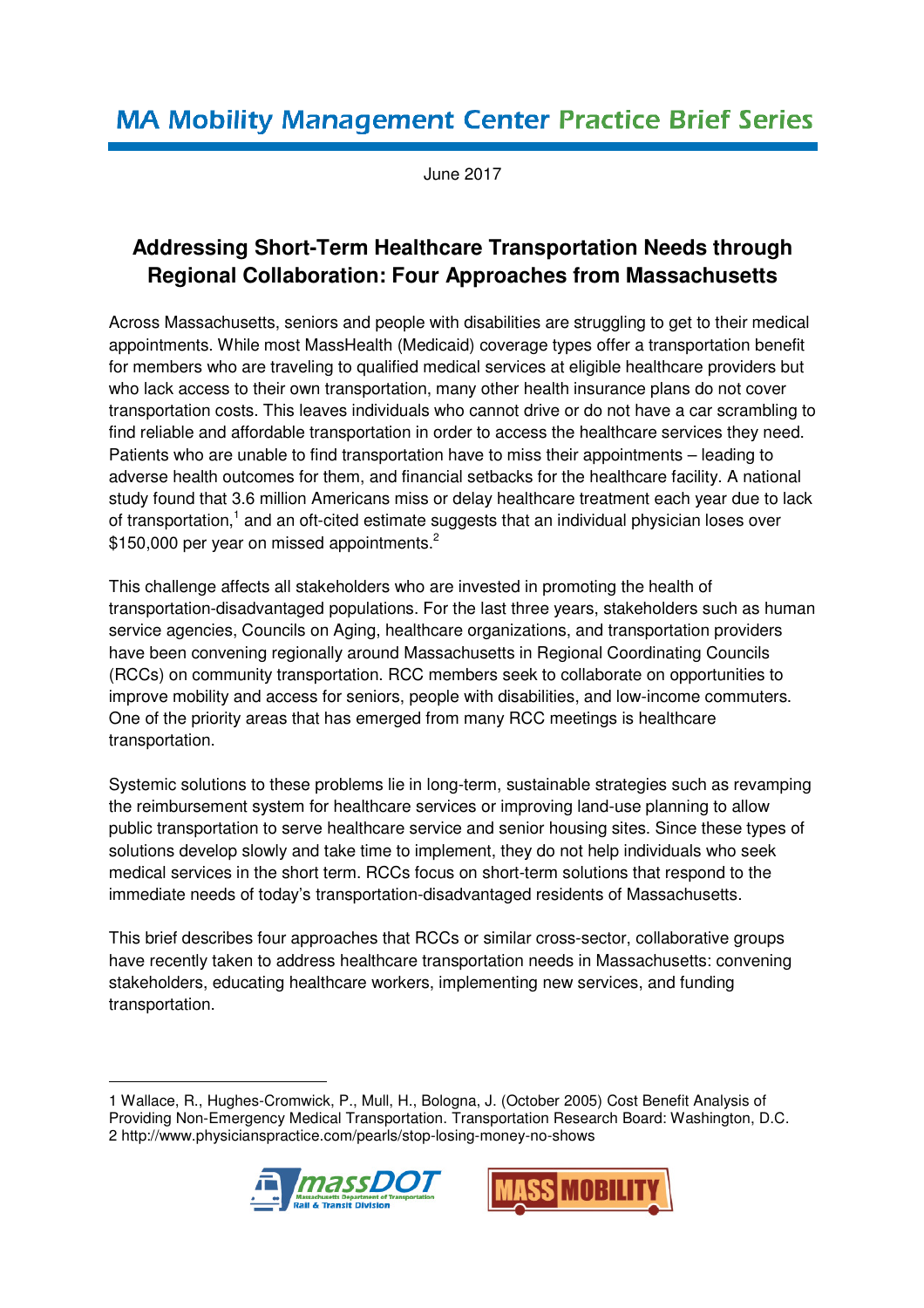# **CONVENING STAKEHOLDERS**

The South East Regional Coordinating Council on Transportation (SERCCOT) is the RCC serving Southeastern Massachusetts, including Attleboro, Fall River, New Bedford, Plymouth, Taunton, and surrounding towns. Before launching the RCC, local leaders conducted a needs assessment survey, and healthcare transportation emerged as a priority area. SERCCOT members decided that a facilitated discussion involving all stakeholders would help them identify how to move forward. They already had human service agencies and transportation providers at the table, but had few contacts with local healthcare organizations.

SERCCOT members began a process to identify healthcare providers in the area. They brainstormed a list at an RCC meeting and noted any organization where an RCC member had a contact. Then they developed a survey for the healthcare organizations to fill out regarding the extent to which their patients were missing appointments due to lack of transportation. The goal was two-fold: to identify healthcare organizations experiencing a high rate of no-shows due to transportation barriers, but also to educate healthcare organizations that transportation can be a cause of no-shows. SERCCOT delivered the survey electronically and by hard copy to all medical facilities on the list they had developed.

While awaiting the survey results, SERCCOT members began working on the agenda for the forum. They started the day off with a presentation of survey results from the original needs assessment, as well as the healthcare provider survey. They also included a presentation on Ride Match, an online, searchable database of transportation options that individuals and their caregivers can use to find rides: www.massridematch.org.

In addition to these presentations, one member suggested using a World Café-style format, with facilitated small group discussions designed to elicit creative ideas. Using examples of real-life transportation barriers faced by consumers, the group compiled three discussion questions, each addressing a different facet of the challenge, and each with a scenario to illustrate it. Once forum RSVPs were in, SERCCOT members developed a seating chart to ensure that each table would have at least one representative of a transportation provider, human service agency, and healthcare organization so that each small group discussion would incorporate each perspective.<sup>3</sup>

The forum was a success, generating creative ideas and energy among participants. As a first step, the group decided to develop outreach materials to help healthcare organizations assist patients in finding transportation services.

<u>.</u>

<sup>3</sup> The toolkit that accompanies this brief includes the healthcare organization survey, forum agenda, and discussion questions from SERCCOT's healthcare transportation forum.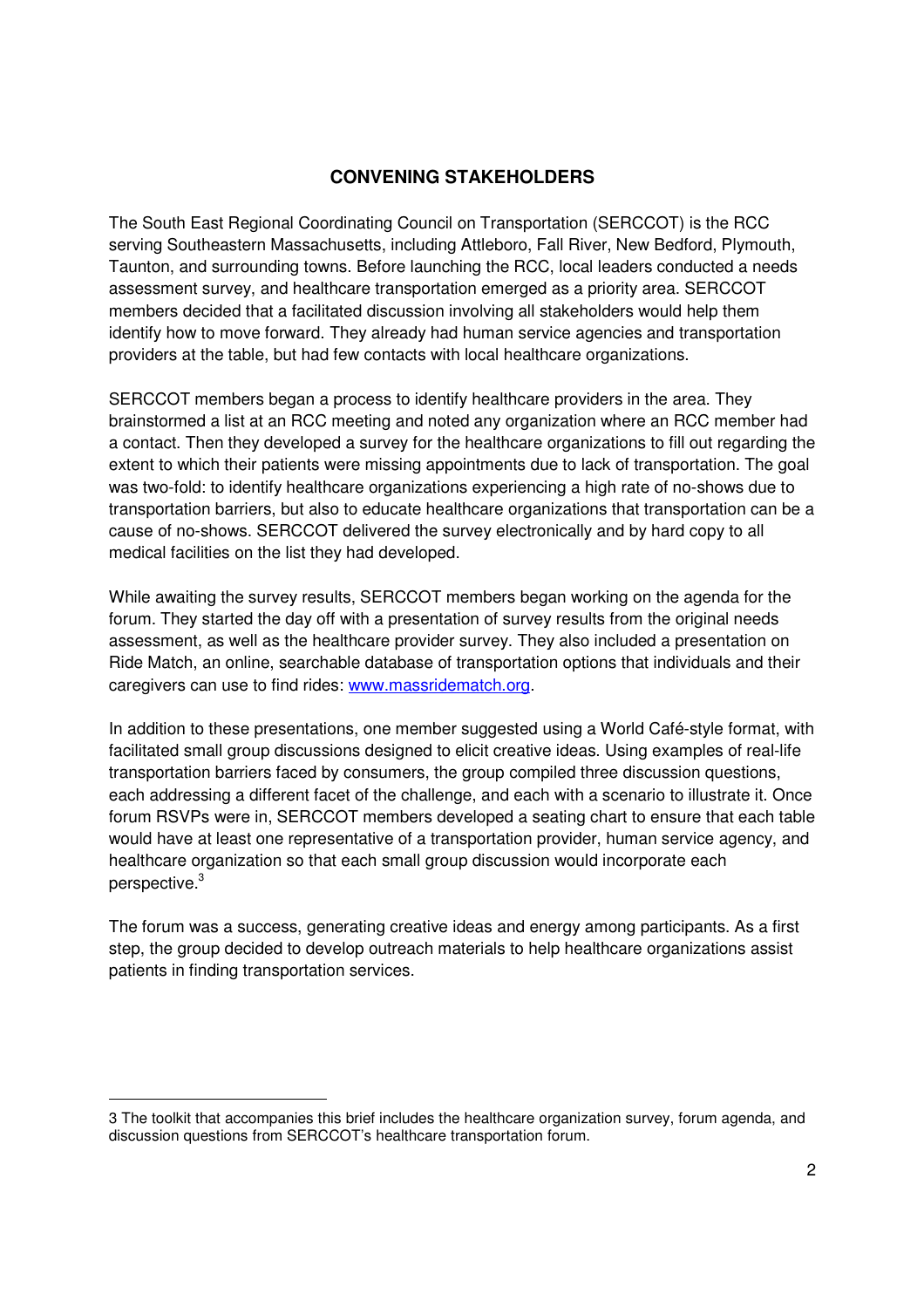# **EDUCATING HEALTHCARE WORKERS**

For a patient who cannot drive to a medical appointment, the time of the appointment can be just as important as the location. For example, if a local Council on Aging offers medical transportation on Tuesdays and Thursdays, but a patient makes an appointment on a Friday, the patient may have to cancel or miss the appointment unless they can find an alternate service to take them. For this reason, the healthcare professionals who schedule appointments for patients are well-positioned to help patients plan for their transportation. However, many healthcare staff do not think to ask patients about their transportation situations. Even if they do, these staff members often drive themselves and are not aware of all transportation options available to consumers.

For this reason, outreach to educate healthcare workers on transportation emerged as an idea from multiple RCCs. The North Central RCC implemented this strategy in May 2016, when they participated in a Caregivers Transportation Forum, convened in conjunction with two local healthcare organizations and the local Congressman's Office. The two-hour morning forum included an introduction from MassMobility staff and an in-depth presentation from the Montachusett Regional Transit Authority on local transportation services available to patients. Approximately fifty healthcare workers attended – filling the room – thanks to the healthcare organizations promoting the forum internally to staff. After the presentations, attendees had a chance to ask questions. Many shared complaints and concerns they heard frequently from consumers, giving presenters a chance to explain how public transit works and what riders can expect.

# **IMPLEMENTING NEW SERVICES**

While raising awareness of existing services is an important first step, it does not solve the problem of patients seeking to go to an appointment for which no transportation service is available. In these cases, organizations can collaborate to develop and implement a new service to meet the need.

# **Addressing an Established Need**

In 2011, the Southeastern Regional Transit Authority (SRTA) partnered with the Southeastern Massachusetts Transportation Alliance (SMTA) – a precursor to SERCCOT – to convene area Councils on Aging (COAs) to discuss transportation needs. One challenge that emerged from these discussions was the difficulty of getting to medical appointments in the Boston area for people who do not or cannot drive themselves. Three COAs had previously partnered to transport consumers into Boston, but the service was infrequent and expensive.

SMTA helped SRTA and the COAs partner to develop a twice-weekly shuttle into medical facilities in Boston, leaving from New Bedford on Tuesdays and Fall River on Thursdays. The \$25 round trip fee for passengers was half the previous fare. SMTA, the COAs, and SRTA brought in the local Veterans' Service Officers to the partnership and determined that seniors,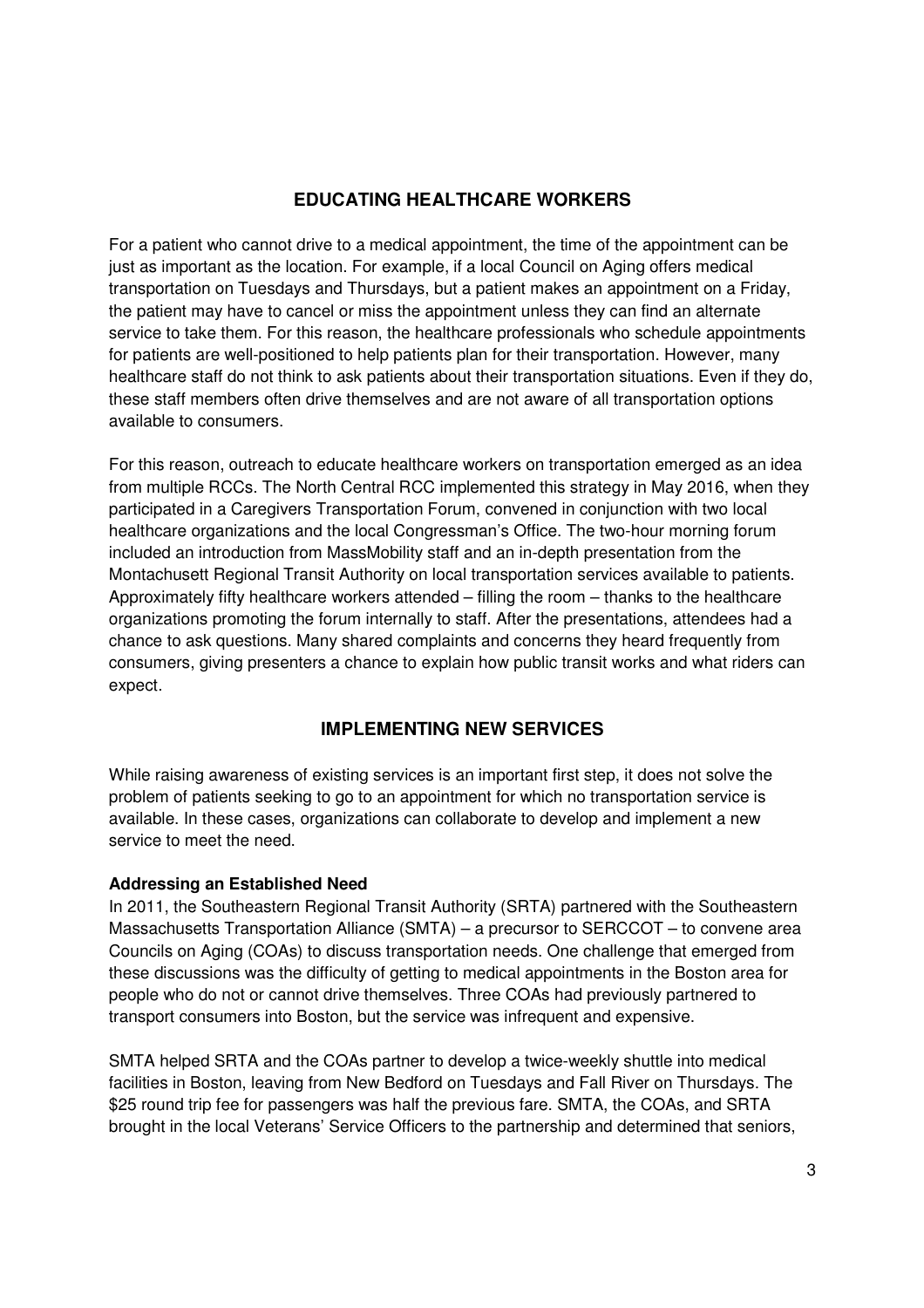veterans, and people with disabilities would have priority on the shuttle, with any remaining seats open to the public.

#### **Responding to a Short-Term Emergency**

In March 2014, the North Adams Regional Hospital announced that it would be closing on extremely short notice: only four days. The closure was devastating to employees, who lost their jobs, and to patients, who would now have to travel over twenty miles to Pittsfield for their appointments.

Human service agencies mobilized quickly to help consumers access transportation to Pittsfield. Three local COAs coordinated with each other to take turns driving to Pittsfield. They reached out to additional partners, including many members of the Berkshire County RCC. A local bank offered funding to support the transportation. Before long, a regional nonprofit determined that it was already running a van between North Adams and Pittsfield and could open up seats to patients needing medical transportation. A transportation nonprofit agreed to take ride reservations, answer people's questions, and provide referrals to the public bus or MassHealth transportation for people who had other options. Together, the partners determined that the most efficient approach was for the COAs to provide a feeder service, picking riders up at their homes and dropping them off at a designated stop, where they would transfer to the shuttle to Pittsfield. This service – called "Meditransport" – ran for two months, after which it was no longer needed, thanks to a demand-response service launched by the transit authority and a regional veterans' transportation service.

Meditransport demonstrates one value of the RCCs and similar coordination efforts: when disaster struck, organizations knew immediately who to turn to because they already had relationships with each other. While each organization could have addressed the problem on its own, the cost would have been higher. Collaborating allowed the organizations to develop an efficient, cost-effective solution.

# **FUNDING TRANSPORTATION**

When we say that no transportation service is available to get a consumer to their medical appointment, we generally mean no affordable transportation service is available. Taxis are available in many communities, and livery services in others, but these services can be costly – especially for low-income individuals.

Consequently, another way to increase access to medical transportation is to provide funding for individuals to cover a ride in a taxi or similar service. After Meditransport closed in Northern Berkshire County, Community Health Programs (CHP) approached the partner organizations that had led Meditransport. As a Berkshire County network of health centers and care professionals, CHP had received a state grant to help individuals get to medical appointments, but was not in the business of providing transportation, so wanted help. The Meditransport partners – along with some additional partner agencies – agreed to develop and implement a program, which they termed the "Help I Need Transportation" program, or HINT.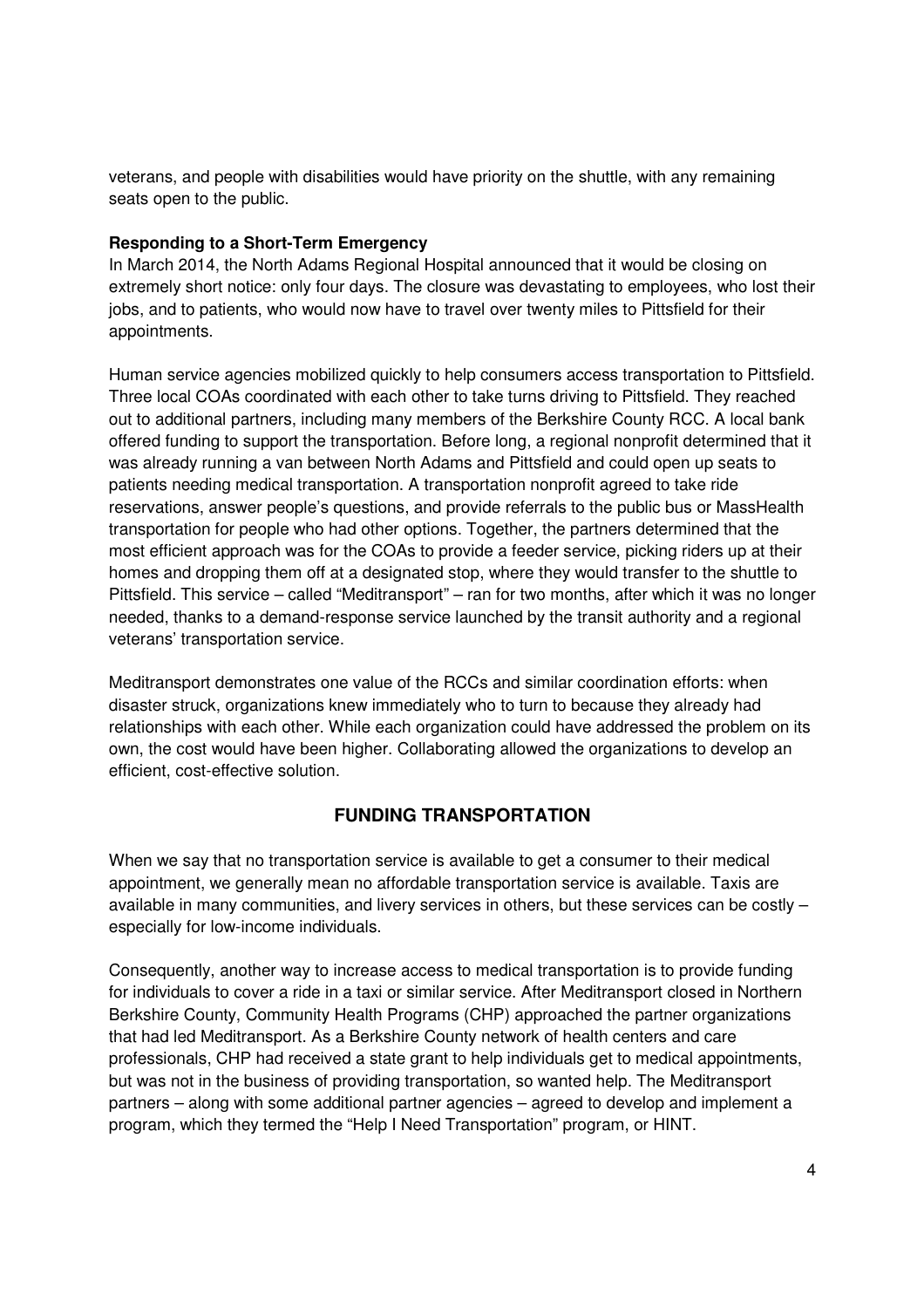Together, the agencies agreed to focus on transportation to long-distance medical appointments. Travel to Albany, Springfield, or Boston by taxi is very expensive from the Northern Berkshire region, and was out of reach for many consumers. Since the CHP funding was a one-time grant, not a sustainable or renewable source, the partners sought to make it last as long as possible, so they designed it to be an option of last resort. Before referring a consumer to the fund, the referring agency would explore all other transportation options the individual might be able to use, including getting a ride with family or friends, volunteer driver programs, MassHealth transportation, or public and intercity bus services. Agencies could refer individuals for a one-time trip, but not for recurring trips. Referring agencies would fill out an application form<sup>4</sup> and send it to the project administrator, who would share it with the steering committee, which was comprised of representatives of each partner organization. The steering committee would review the application to see if they could think of any other option that the patient might be able to use. If not, they would approve it, and then the program administrator would arrange a ride with a local transportation provider and send the details to the referring agency to communicate to the rider. HINT can also reimburse a patient's family member for gas, if that enables the individual to get a ride that would not otherwise be possible.

According to HINT's program administrator, the partnership is a source of strength for this model. Since locals already go to the referring organizations for help, the HINT program did not have to do outreach to its target audience. However, the limited funding and inability to fund recurring trips renders the program less useful for residents whose medical problems may require frequent specialty appointments or follow-up visits.

# **CONCLUSION**

Massachusetts prides itself as a center of high-quality healthcare, but patients only benefit from this care if they can access it. While healthcare industry payment reforms or new delivery formats such as telehealth hold potential to address these challenges systemically, consumers and their caregivers need access to their medical appointments today, tomorrow, and next week. Across Massachusetts, agencies are collaborating together to develop innovative and effective approaches to address these needs.

<u>.</u>

<sup>4</sup> This application is included in the toolkit that accompanies this brief.